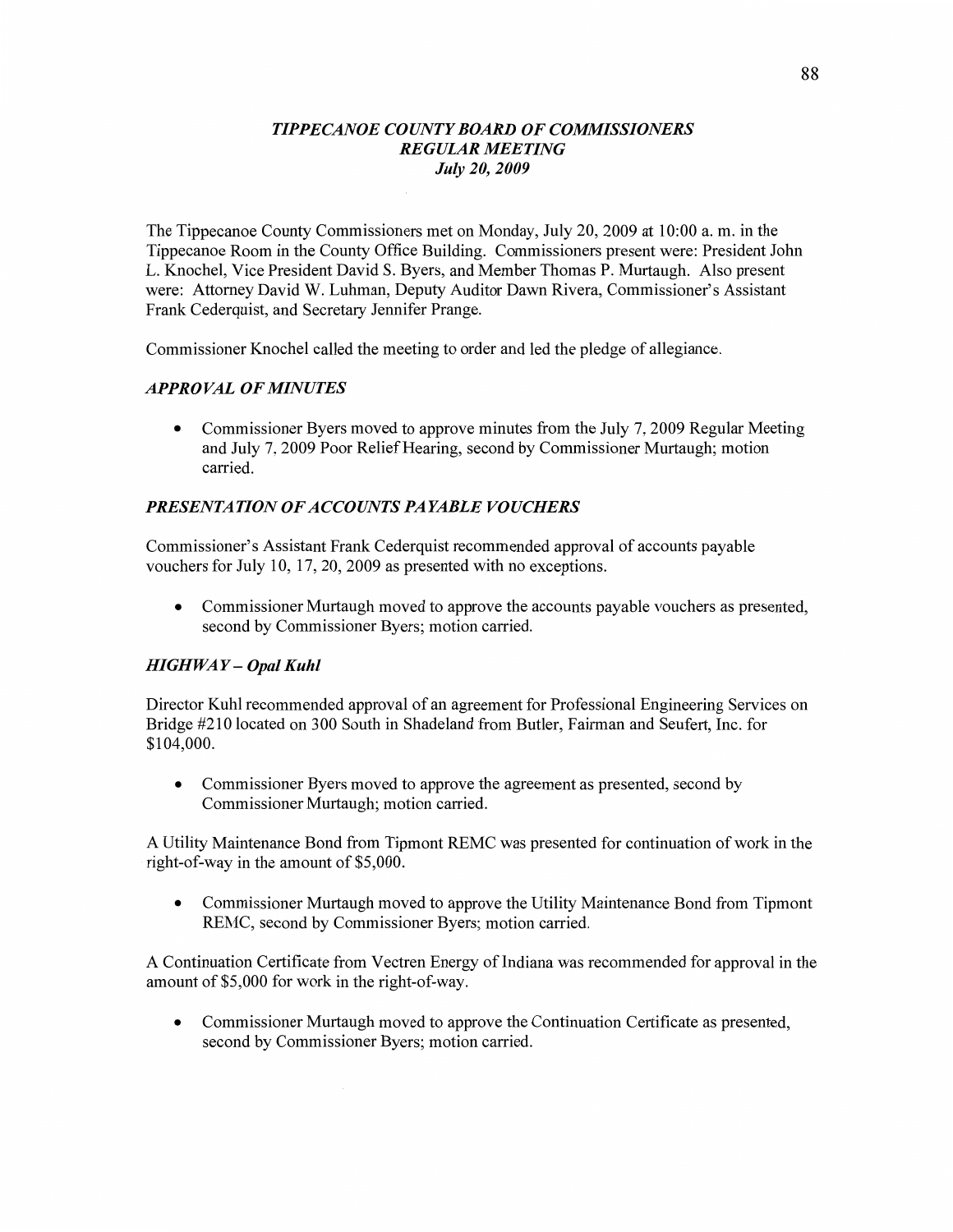#### Qpening of **Bids**

Bridge #210 and 300 South over Norfolk and Southern Railroad

Jack **Isom** Construction Co.. Inc. \$876,954.84

George Harvev & **Son. Inc.**  \$846,033.35

Wirtz & Yates Construction. **Inc.**  \$909,250.49

Milestone **Contractors.** Inc. \$842,400.87

HIS Constructors, LLC **\$827,888.84** 

> **0** Commissioner Byers moved to take the bids under advisement, **second** by Commissioner Murtaugh; motion carried.

Director Kuhl requested approval of **a** Professional Engineering Agreement **Amendment** #1 for the Highway Garage Building and Site Improvement project with R.W. Armstrong & Associates, Inc. for \$39,700.

**0** Commissioner Murtaugh moved to approve the PE Agreement **Amendment** as presented, second by Commissioner Byers; motion carried.

Approval was requested for a Warranty Deed and Temporary Easement Grant for Parcel 3 & 3A for Doris Sucker on the Bridge #210 Project.

**0** Commissioner Murtaugh **moved** to approve the Warranty Deed and Temporary Easement Grant for Parcel 3 and 3A as presented, second by Commissioner Byers; motion carried.

# *AREA PLAN COMMISSION* — *Sallie Fahey*

Director Sallie Fahey requested approval to rename CR 350 **S** between US 231 and Old US 23 lto Veterans Memorial Parkway South as well as CR 350 **S** between US 52 to SR 26 E to Veterans Memorial Parkway East. She added most of the CR 350 has been annexed into the city, but there are four sections in the county.

**0** Commissioner Byers moved to approve the request to rename CR 350 between US 231 ad Old US 231 to Veteran's Memorial Parkway South and CR 350 **S** between US 52 to SR 26 East to Veteran's Memorial Parkway East, second by Commissioner Murtaugh; motion carried.

#### *BUILDING COMMISSION* — Ken *Brown*

Steven & Michelle Mitchell Property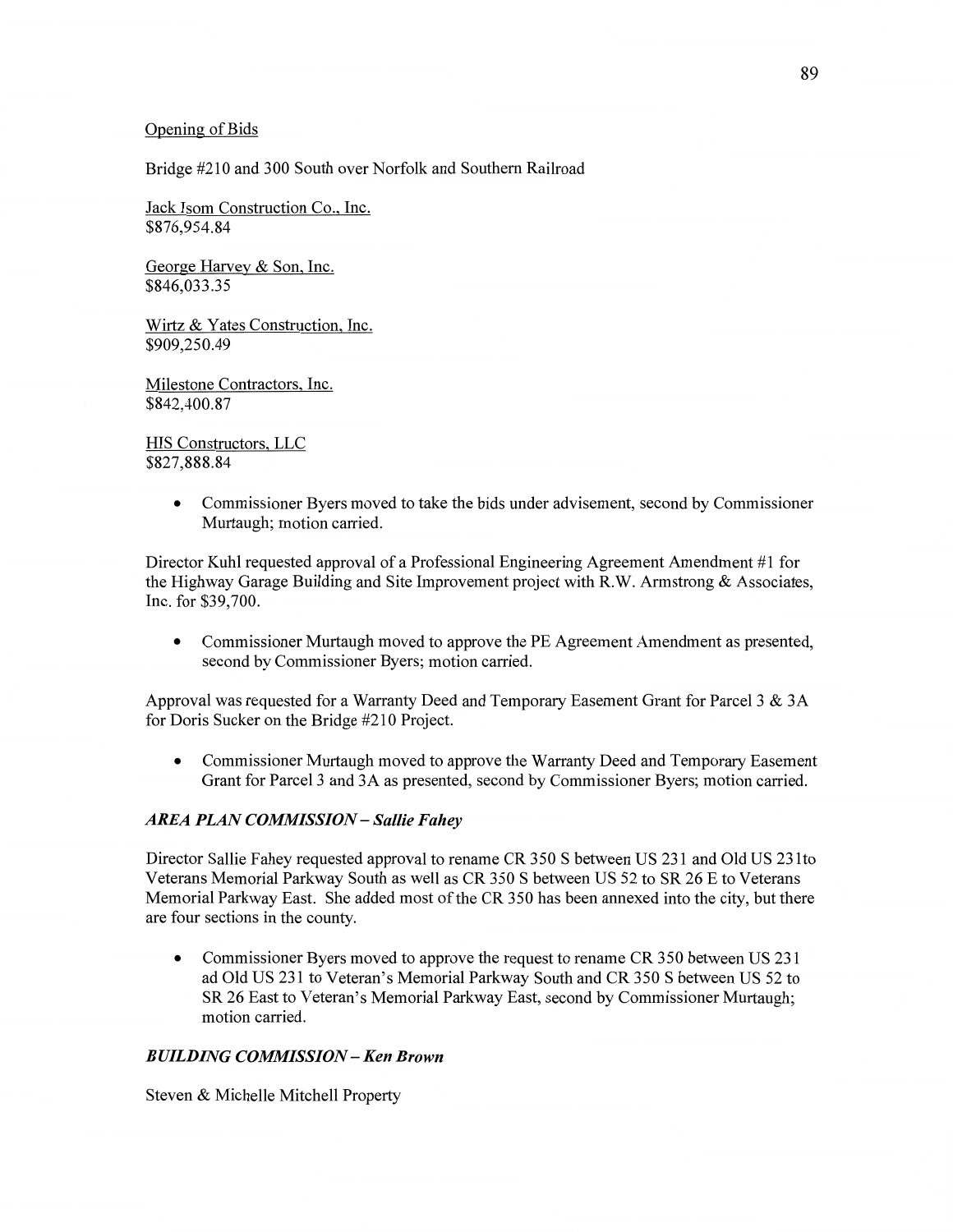4918 Sherman Street. Buck Creek *-* Zoning Officer Ken Brown reported the property owned by Steven and Michelle Mitchell has been on the unsafe structure list for at least one year. The Building Commission has worked with them over the last year to bring the home into compliance. Mr. Mitchell informed the Commission the home would be re-roofed in the spring of 2009; after an inspection inside the home it was noted there was quite a bit of damage. Mr. Brown reported the Health Department has declared the home unfit for **human** habitation. Mr. Mitchell was given 30 days by the Commission to obtain a building permit or demolish the home. Commissioner Knochel stated **a** letter was received from the owner stating due to the short notice he was unable to **attend.** 

**0** Commissioner Murtaugh moved to continue the hearing until the first meeting in August, second by Commissioner Knochel; motion carried. *Commissioner Byers abstained.* 

# Beverly Adams Property

6900 Church Street in Colburn **—** Mr. Brown reported the home owned by Beverly Adams has been on the unsafe structure list for at least **a** year. Mr. Brown made contact with Ms. Adams and her mortgage company with no progress. He reported the roof is almost non-existent, indoors the ceiling is falling and mold and mildew are present. Mr. Brown contacted the owner's attorney who led him to believe Ms. Adams is not in a position to repair or demolish the home.

**0** Commissioner Byers moved to notify the owner and postpone the hearing until the **first**  meeting in August to allow the owner to respond, second by Commissioner Murtaugh; **motion** carried.

# Ash Grove Elevator

Corner of Harrison Road & 900 North **—** Mr. Brown reported there is a structure on top of the elevator which is leaning drastically. Residents in the area have complained about the sheet metal siding falling off during heavy **storms.** The Building Commission notified the owner of the issues; the owner informed the Commission it is not feasible for him to fix the structure at **this**  time.

**0** Commissioner Murtaugh moved to continue the hearing until the first meeting in August and begin the formal process with notice to the owner of the hearing, second by Commissioner Byers; motion carried.

# MI TS *— Dave Sturgeon*

**MITS** Director Dave Sturgeon recommended the commissioners accept the agreement from Net Tech of Carmel, Indiana for the Voice Over Internet Protocol (V **OIP)** system. He reported an RFP was sent last summer for bids to replace the current phone system. The agreement states the first phase of the system will include the county office building, Courthouse, and the 629 N.  $6<sup>th</sup>$ Street building. The other county locations will be added in the second phase.

**0** Commissioner Byers moved to approve the agreement RFP for Voice-Over Internet Protocol with Net Tech of Carmel, **Indiana,** second by Commissioner Murtaugh; motion carried.

# *GRANTS — Laurie Wilson*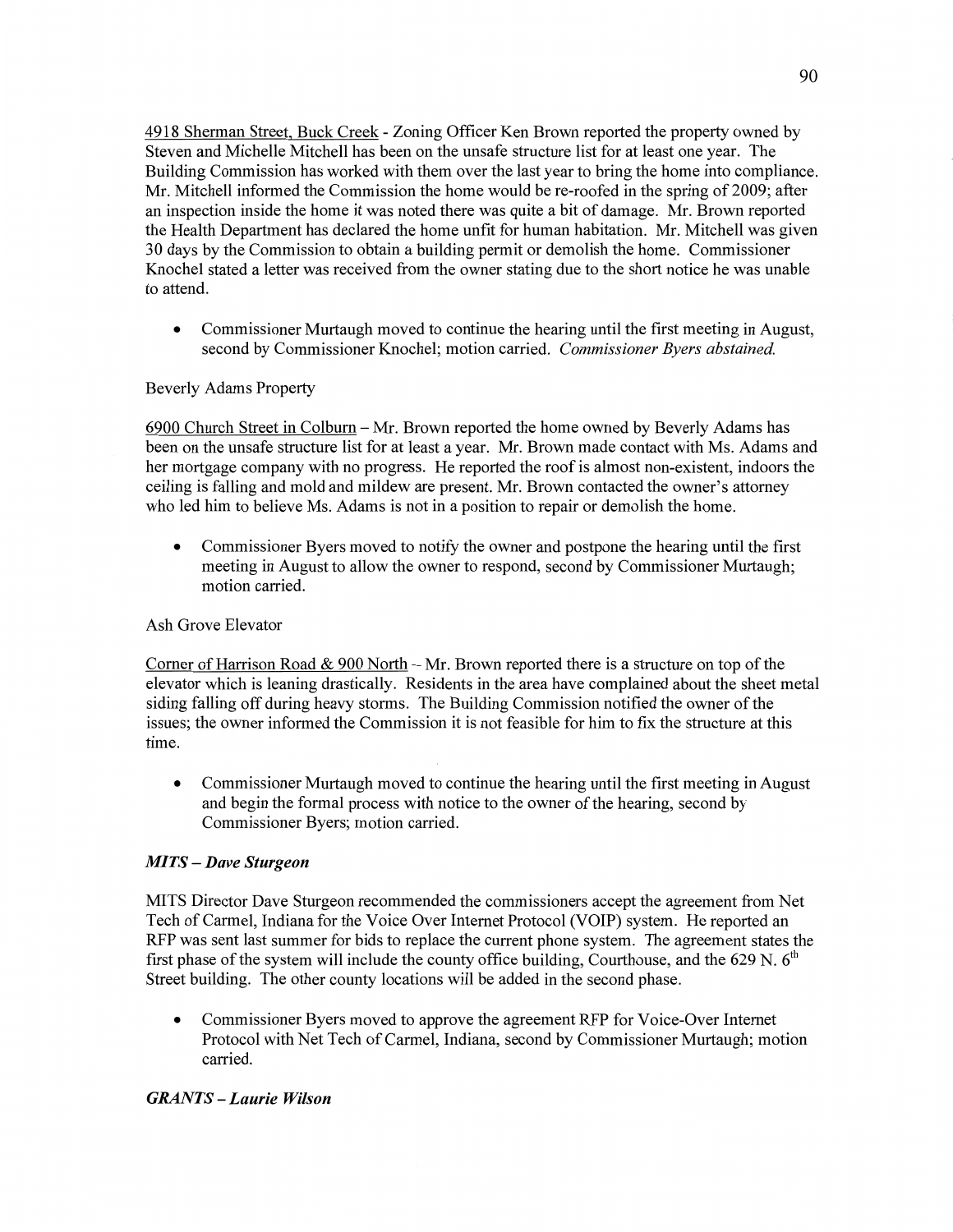**Grant** Coordinator Laurie Wilson requested approval to apply for an E-911 grant for the Sheriff's Department for **\$100,000.** 

*0* Commissioner Murtaugh moved to **approve** the request to apply for the E-911 grant as presented, second by Commissioner Byers; motion carried.

She also requested approval to apply for **a** grant from the **Indiana** Department of Homeland Security (IDHS) for the District IV Administrative Coordinator position.

**0** Commissioner Byers moved to grant **permission** to apply for the Department of **Homeland** Security Grant for District IV, second by Commissioner Murtaugh; motion carried.

#### *AFFIRZIlA TION* 0F *FINDINGS* AND *DECISION* OF *POOR RELIEF HEARING*

Attorney Doug Masson explained the affirmation of findings on the Poor Relief Hearing for Ivor W. Broderick. The Wea Township Trustee represented by Attorney Timothy Broden and Assistant Roseanne Giltner were present for the hearing. Applicant Ivor W. Broderick was not present at the hearing; his appeal was denied based on failure to comply with the trustees standards for the provision of the request of relief and the denial for relief was proper under the circumstances.

**0** Commissioner Byers moved to approve the affirmation of findings on the Poor Relief Hearing for Ivor W. Broderick, second by Commissioner Murtaugh; motion carried.

#### *UNFINISHED/NEW BUSINESS*

Commissioner Byers invited everyone to **attend** the Tippecanoe County 4-H fair at the fairgrounds.

Commissioner Knochel reported the Council Budget Hearings will begin on August 24, 2009.

#### *REPORTS* ON *FILE*

Weights and Measures **Clerk** of the Circuit Court

#### *PUBLIC COWENT*

Paul Wright *—* West Point, questioned why the commissioners approved the agreement for **MITS**  without stating the amount. He suggested the way the agreement was explained **a** large **amount**  of money may be spent over time which taxpayers aren't aware of. Commissioner Knochel suggested Mr. Wright talk to MITS Director Dave Sturgeon if he would like more information. Mr. Wright attended the July  $9<sup>th</sup>$  presentation held in the Tippecanoe Room hosted by the Assessor regarding property assessments. He said the two hour presentation was worthwhile and time well spent. He said as property values decrease, tax revenues will follow. He added the rate of increased spending on the federal level is rising 8% faster than the economy and when federal grants are applied for taxes are increased. He suggested the commissioners **take** this information and the economy into consideration when planning next year's budget.